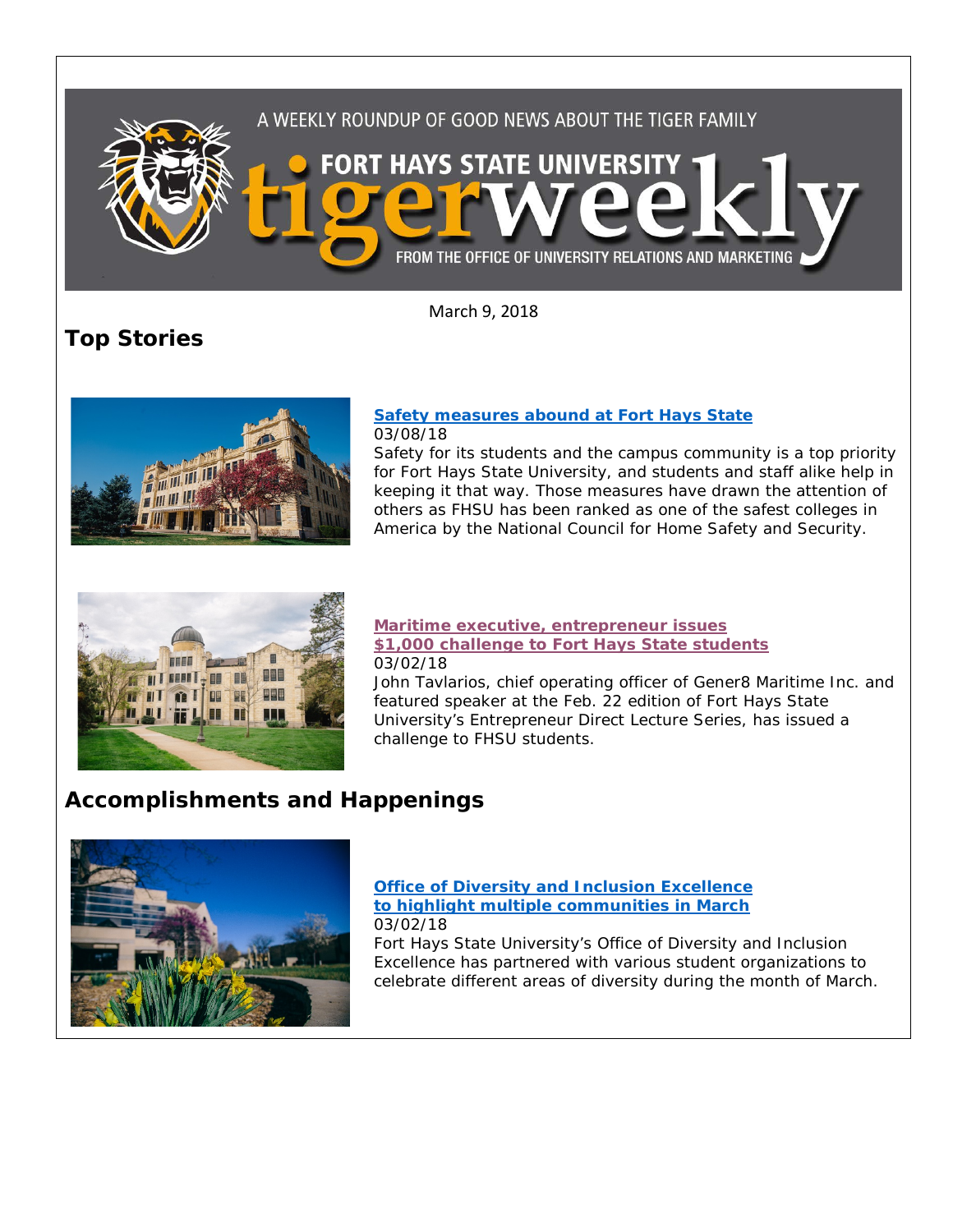

#### **[2018 "Wild Goose Chase" coming to](http://www.fhsu.edu/news/2018/03/2018-wild-goose-chase-coming-to-kwec-at-cheyenne-bottoms.html)  [KWEC at Cheyenne Bottoms](http://www.fhsu.edu/news/2018/03/2018-wild-goose-chase-coming-to-kwec-at-cheyenne-bottoms.html)** 03/05/18

The Kansas Wetlands Education Center will host the "Wild Goose Chase" 5k and 3k fun run at Cheyenne Bottoms on Saturday, April 7, with registration starting at 7:30 a.m. and the race at 9 a.m.



## **[Four FHSU music ensembles featured at](http://www.fhsu.edu/news/2018/03/four-fhsu-music-ensembles-featured-at-kansas-music-educators-association-workshop.html)**

#### **[Kansas Music Educators Association workshop](http://www.fhsu.edu/news/2018/03/four-fhsu-music-ensembles-featured-at-kansas-music-educators-association-workshop.html)** 03/05/18

Music ensembles from Fort Hays State University's Department of Music and Theatre were invited to perform at the recent Kansas Music Educators Association In-Service workshop at the Century II Convention Center in Wichita.



# **[Women's Leadership Project and Defense Tactics Club](http://www.fhsu.edu/news/2018/03/womens-leadership-project-and-defense-tactics-club-to-offer-free-self-defense-class.html)  [to offer free self-defense class](http://www.fhsu.edu/news/2018/03/womens-leadership-project-and-defense-tactics-club-to-offer-free-self-defense-class.html)**

#### 03/06/18

Fort Hays State University's Women's Leadership project and the Defense Tactics Club have partnered up to host a free self-defense workshop from 9 a.m. to noon on Saturday, March 10, in Cunningham Hall, room 110, on the FHSU campus.



#### **[KWEC to host several spring break 2018 activities](http://www.fhsu.edu/news/2018/03/kwec-to-host-several-spring-break-2018-activities.html)** 03/06/18

Fort Hays State University's Kansas Wetlands Education Center is hosting several free activities over spring break (Saturday, March 17 through March 25).



## **[KAMS students present KGED research at the Capitol](http://www.fhsu.edu/news/2018/03/kams-students-present-kged-research-at-the-capitol.html)** 03/06/18

Four students from Fort Hays State University's Kansas Academy of Mathematics and Science recently presented research at the 2018 Undergraduate Research Day at the Capitol in Topeka.